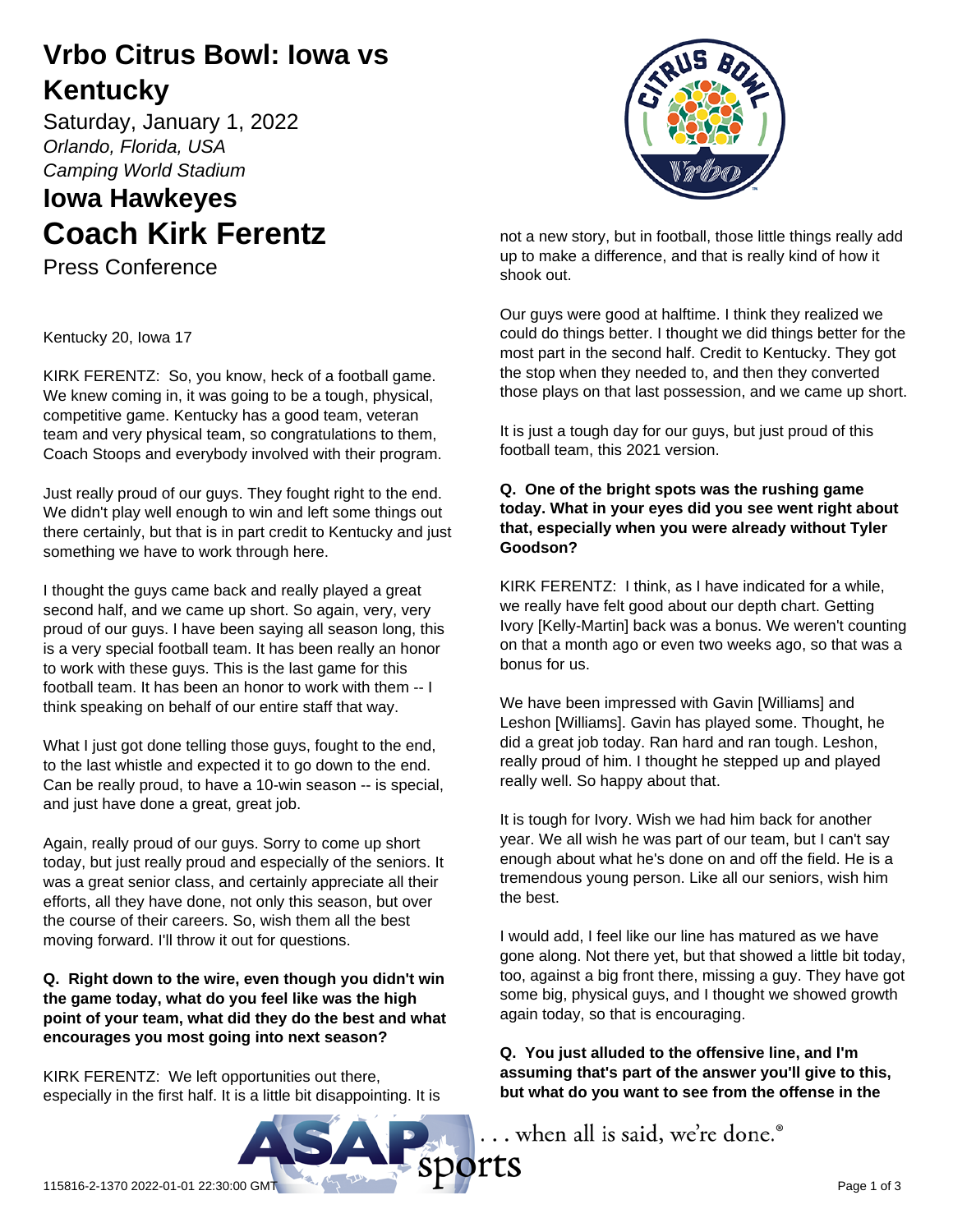### **future that you didn't have this year and like today in a 17-point game?**

KIRK FERENTZ: I mean, obviously we have to score more points, and we are well aware of that. You know, that's part of the next couple months here, this coming month, or this month, I should say, present month, be focused mostly on recruiting.

Our guys get back at the end of the month, and we'll start working towards next year. Once, we get off the road from recruiting, that is when we get introspective and study things we are doing and look at things we need to do.

I felt like we have been gaining ground, and the line is a good reference point there. I think we have been gaining ground. We are going to lose some good players, but we have to keep moving other guys forward just like you do each and every year.

I don't think there are any magic answers right now. Just a couple conversions here and there, that type of thing, and it's a really fine line. We have got to keep pushing.

## **Q. A couple questions on the fourth and inches decision there at the end. Can you walk me through your thought process? Obviously first down, you can run out most of the clock.**

KIRK FERENTZ: Pretty simple for me. Felt like, I liked our odds. Perfect world, you like to get the ball inside the 20, but even with the ball, they had 80 yards. I don't know if they had a time-out -- they didn't at that point.

I liked our odds, and we played those odds. Retrospect, a lot of things you do it over, but I felt comfortable with where we're at. Obviously, we would rather have converted on third down.

#### **Q. Was not having Tyler Linderbaum on the field maybe a part that --**

KIRK FERENTZ: No, not at all. Not at all.

## **Q. Was there an option to fake that? Looked like you had a weird formation off the punt.**

KIRK FERENTZ: I mean, we were just trying to drum up  $$ that is all we were trying to do. On the earlier fourth down, we thought they were off-sides. At least to our thought, the guy had hit his helmet before the ball gets snapped, so just taking a shot at that.

## **Q. Wanted to ask about Keagan Johnson; didn't seem to be in uniform, but he was down here. Was there a**

## **reason why he didn't play?**

KIRK FERENTZ: Yeah, I thought we released that information. Apparently, we didn't or didn't get out. Trainers got a call about 3:30 in the morning, and I have not heard a report what it is. Could be kidney stones. Might be an appendix, but he had a tough early morning, if you will, and as far as I know, he is doing fine, but have not heard a final diagnosis.

So tremendous young guy. Just unfortunate he couldn't be here for his first Bowl.

## **Q. Can you talk about the defense, how they adjusted early on? Kentucky went right down the field against you guys, and they seemed to figure things out.**

KIRK FERENTZ: Yeah, just seems sometimes it takes us a little while to get settled in and get a feel of the game and what have you, and it certainly felt that way in that first possession. Defensive guys do a great job. There is good communication, players and coaches, and I think one thing about having some continuity in our system. At least, we know where to tinker when you have to tinker.

I thought we made some good adjustments, and made some good red zone stops. I think twice in that first half, which kept us in the game. Then the other thing in that first half, we had that red zone opportunity and couldn't come up with a touchdown. Those kinds of things really weigh into what goes on, but the guys came back the second half and just kept playing. Gave ourselves a chance.

## **Q. Can you explain the emotions of the roller coaster that was the final seven, ten minutes of that game for you and your team?**

KIRK FERENTZ: Yeah, seems to be we get in a lot of games like this where it just goes right down to the last 15 minutes, five minutes, whatever, and it's one more of those. You just try to stay focused on what is going on and what is in front of you, and you know, again, perfect world, we convert the first down when we ended up punting the thing and you'd like to think you get the stop.

You have to give Kentucky a lot of credit, too. They put us in that fourth and less than one, and they took the ball and were able to drive it and came up with some big plays. No. 1 [Wan'Dale Robinson] is part of it. He is a really good player. The quarterback is a really good player and a lot of respect for him, and their whole team. It is a good program.

It is hard. It is hard. The ups and downs are challenging.

## **Q. Speaking about Wan'Dale Robinson, how difficult is**

... when all is said, we're done.®